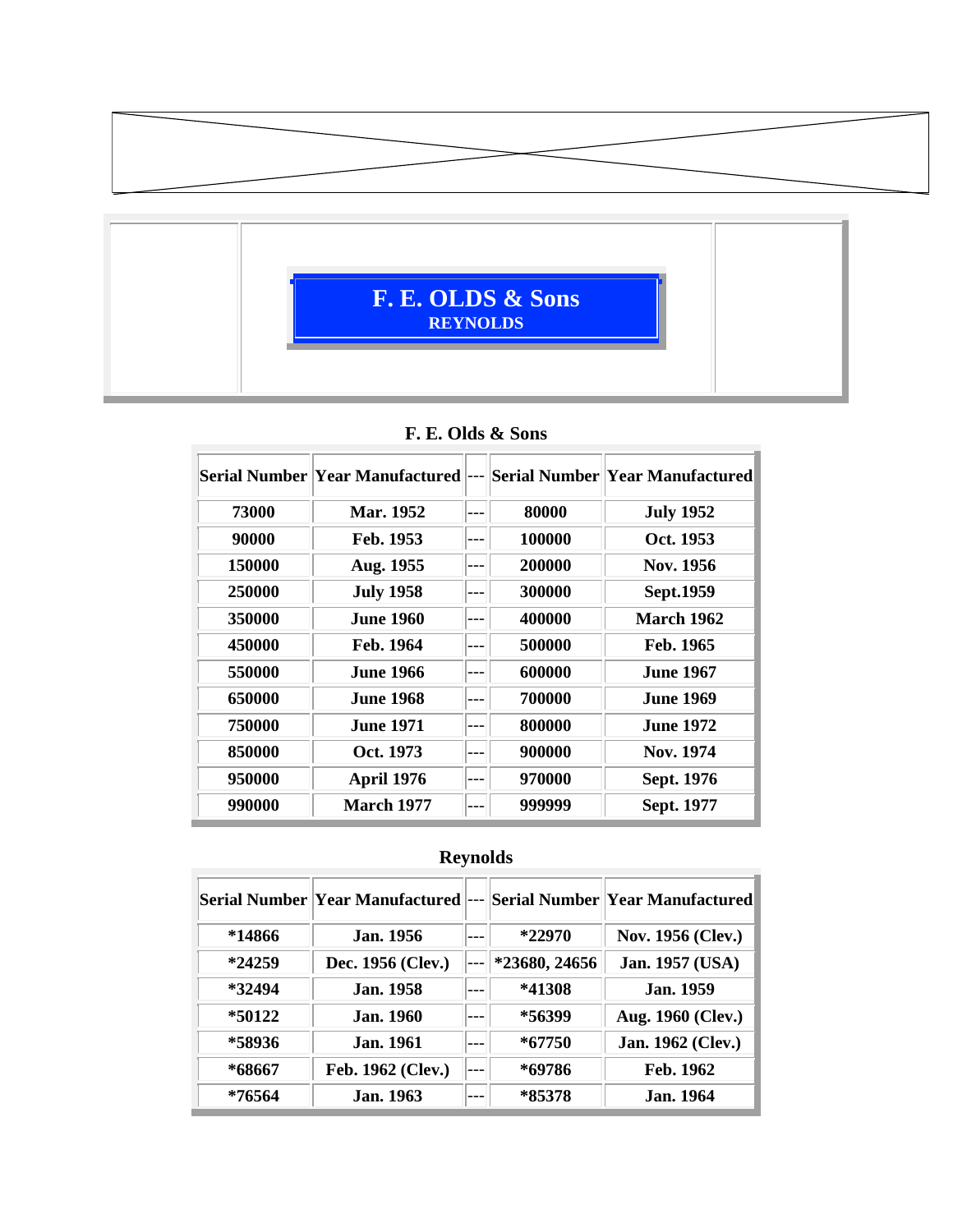| $*92723$ | Oct. 1964          | 200000 | Nov. 1964        |
|----------|--------------------|--------|------------------|
| 210000   | Nov. 1965          | 220000 | Oct. 1966        |
| 230000   | <b>July 1967</b>   | 240000 | <b>May 1968</b>  |
| *241190  | June 1968 (Ab, TX) | 250000 | Nov. 1969        |
| 260000   | <b>April 1971</b>  | 270000 | Aug. 1972        |
| 280000   | Oct. 1973          | 290000 | <b>June 1974</b> |
| 300000   | Sept. 1975         | 310000 | Aug. 1976        |
| 314587   | Oct. 1977          |        |                  |

# **Bugles**

|       | Serial Number Year Manufactured | $---$ |       | Serial Number Year Manufactured |
|-------|---------------------------------|-------|-------|---------------------------------|
| 1000  | Feb. 1968                       |       | 2000  | Dec. 1968                       |
| 3000  | Oct. 1966                       |       | 4000  | <b>July 1969</b>                |
| 5000  | <b>Jan.</b> 1970                |       | 6000  | <b>July 1970</b>                |
| 7000  | Dec. 1970                       |       | 8000  | <b>July 1971</b>                |
| 9000  | <b>Jan.</b> 1972                |       | 10000 | <b>Jan.</b> 1972                |
| 11000 | <b>April 1972</b>               |       | 12000 | Nov. 1972                       |
| 13000 | <b>May 1973</b>                 |       | 14000 | Feb. 1974                       |
| 15000 | Dec. 1974                       |       | 16000 | Sept. 1975                      |
| 17000 | <b>May 1976</b>                 |       | 18000 | <b>June 1976</b>                |
| 19000 | Nov. 1976                       |       | 20000 | Feb. 1977                       |
| 20866 | Oct. 1977                       |       | #     | 1978                            |

### **F. E. Olds & Reynolds All Brasswinds**

|                    | Serial Number  Year Manufactured | ---   |        | Serial Number  Year Manufactured |
|--------------------|----------------------------------|-------|--------|----------------------------------|
| A00001             | Oct. 1977                        | $---$ | A05266 | Dec. 1978                        |
| A06741             | <b>Jan.</b> 1978                 |       | A10066 | Feb. 1978                        |
| A <sub>12537</sub> | <b>March 1978</b>                |       | A16496 | <b>April 1978</b>                |
| A18163             | <b>May 1978</b>                  |       | A20876 | <b>Jan.</b> 1978                 |
| A24530             | <b>July 1978</b>                 |       | A24606 | Aug. 1978                        |
| A28375             | Sept. 1978                       |       | A31565 | Oct. 1978                        |
| A34616             | Nov. 1978                        |       | A37470 | Dec. 1978                        |
| A40550             | <b>Jan.</b> 1979                 | ---   | #      | 1980                             |